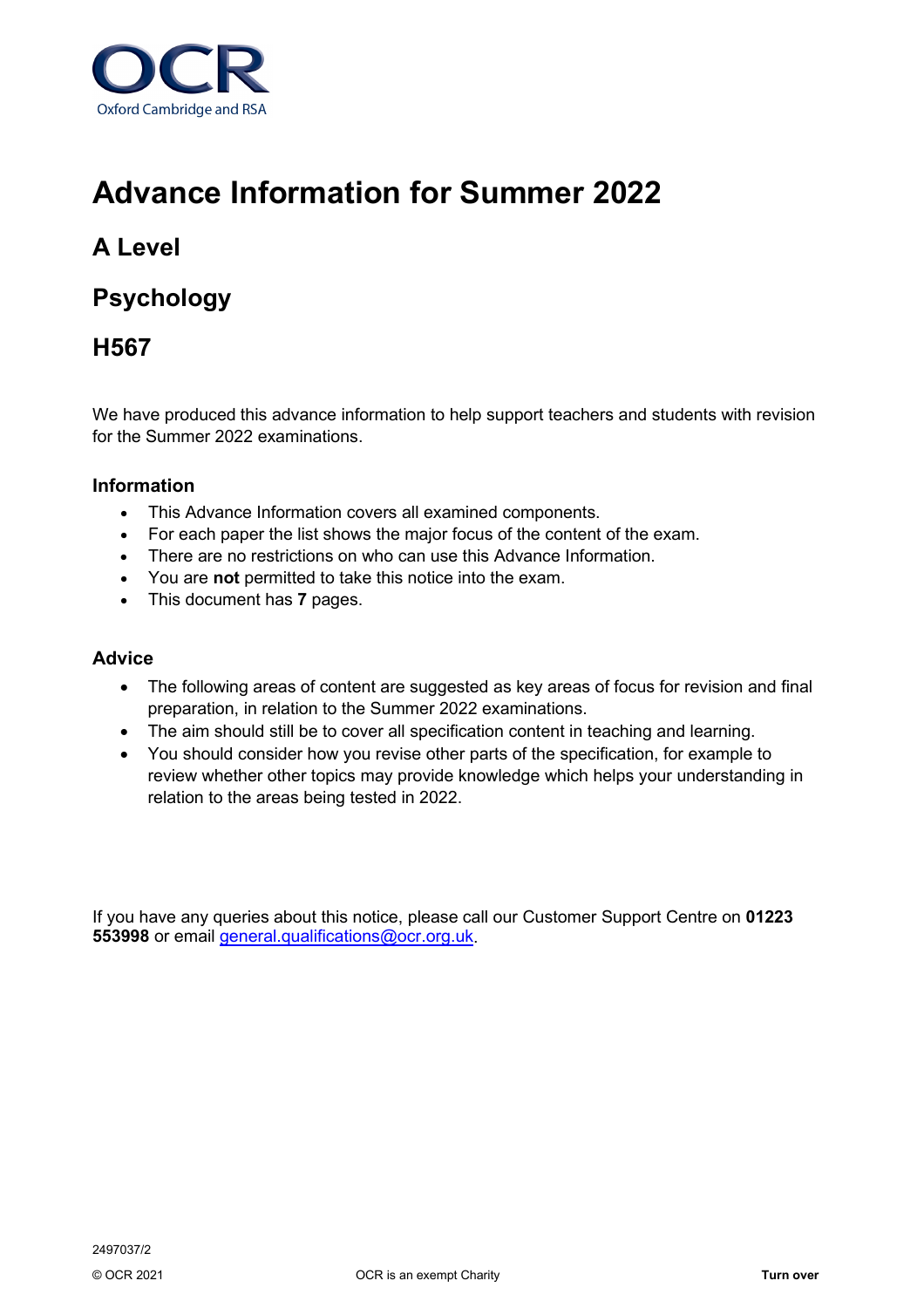### **H567/01 – Research Methods**

### **Section B:**

Experiment technique, considering some of:

- populations, samples and sampling technique
- experimental designs
- variables and how they are operationalised
- methodological issues
- levels and types of data

### **Section C:**

- Chi-square
- descriptive statistics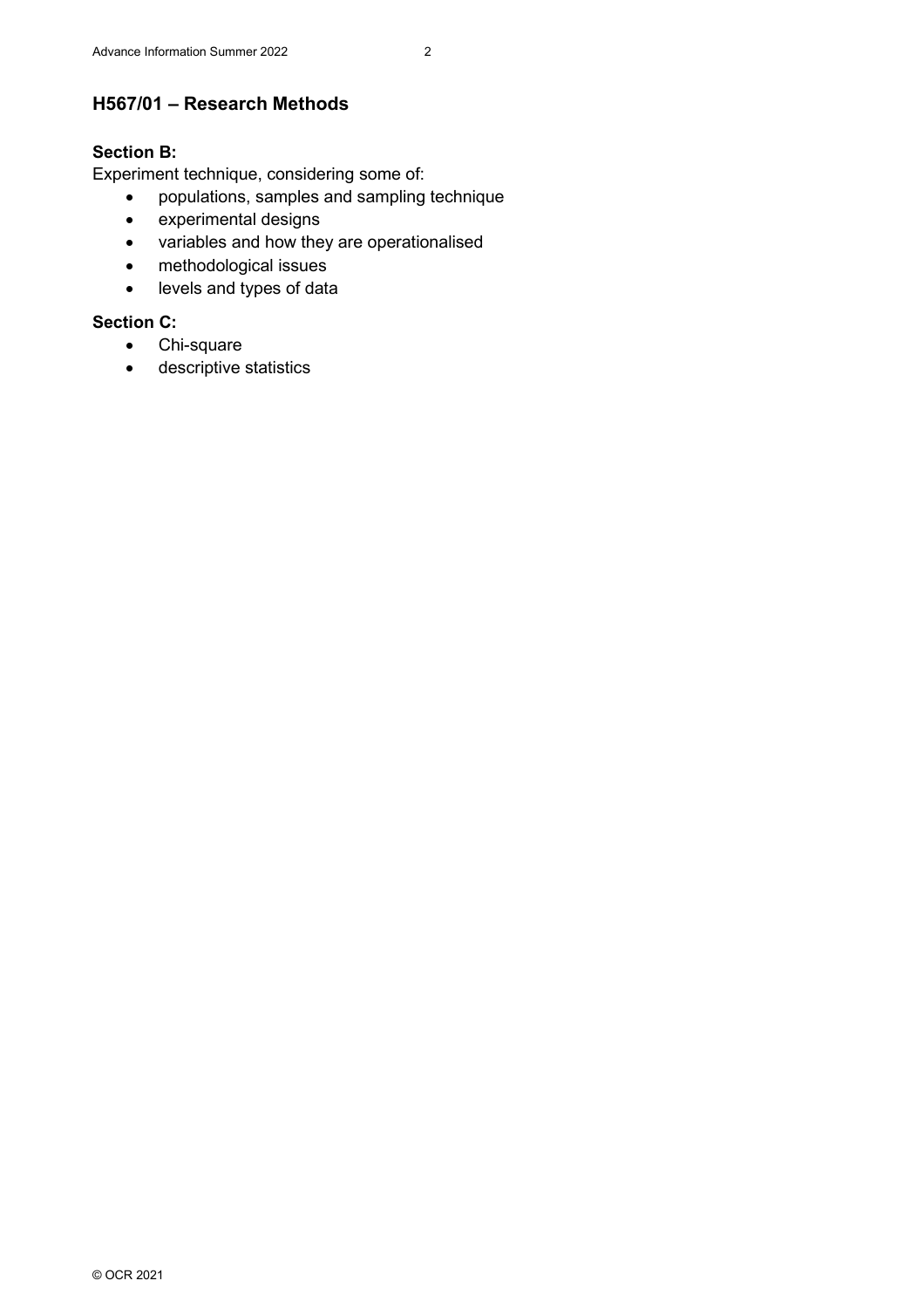### **H567/02 – Psychological themes through core studies**

### **Section A**:

Piliavin et al. Levine et al. Loftus & Palmer Moray Simons & Chabris Bandura et al. Chaney et al. Lee et al. Sperry Blakemore and Cooper Maguire et al. Freud Baron-Cohen et al. **Gould** Hancock et al.

With the focus on some or all of following content:

| <b>Core studies</b>                   | <b>Content</b>                                                                      |
|---------------------------------------|-------------------------------------------------------------------------------------|
| Individual studies                    | Method - design                                                                     |
|                                       | Method - sample                                                                     |
|                                       | Method - procedure                                                                  |
|                                       | <b>Results</b>                                                                      |
|                                       | Conclusions                                                                         |
| Core studies in their pairs           | How the two studies are similar                                                     |
|                                       | How the two studies are different                                                   |
|                                       | To what extent the contemporary study changes our<br>understanding of the key theme |
| Methodological issues                 | The strengths and weaknesses of the different research<br>methods and techniques.   |
|                                       | The strengths and weaknesses of different types of data                             |
|                                       | <b>Ethical considerations</b>                                                       |
|                                       | Validity                                                                            |
|                                       | Sampling bias                                                                       |
| Key themes and areas of<br>psychology | How each core study relates to its key theme                                        |
|                                       | How each core study relates to the area of psychology it is<br>placed within        |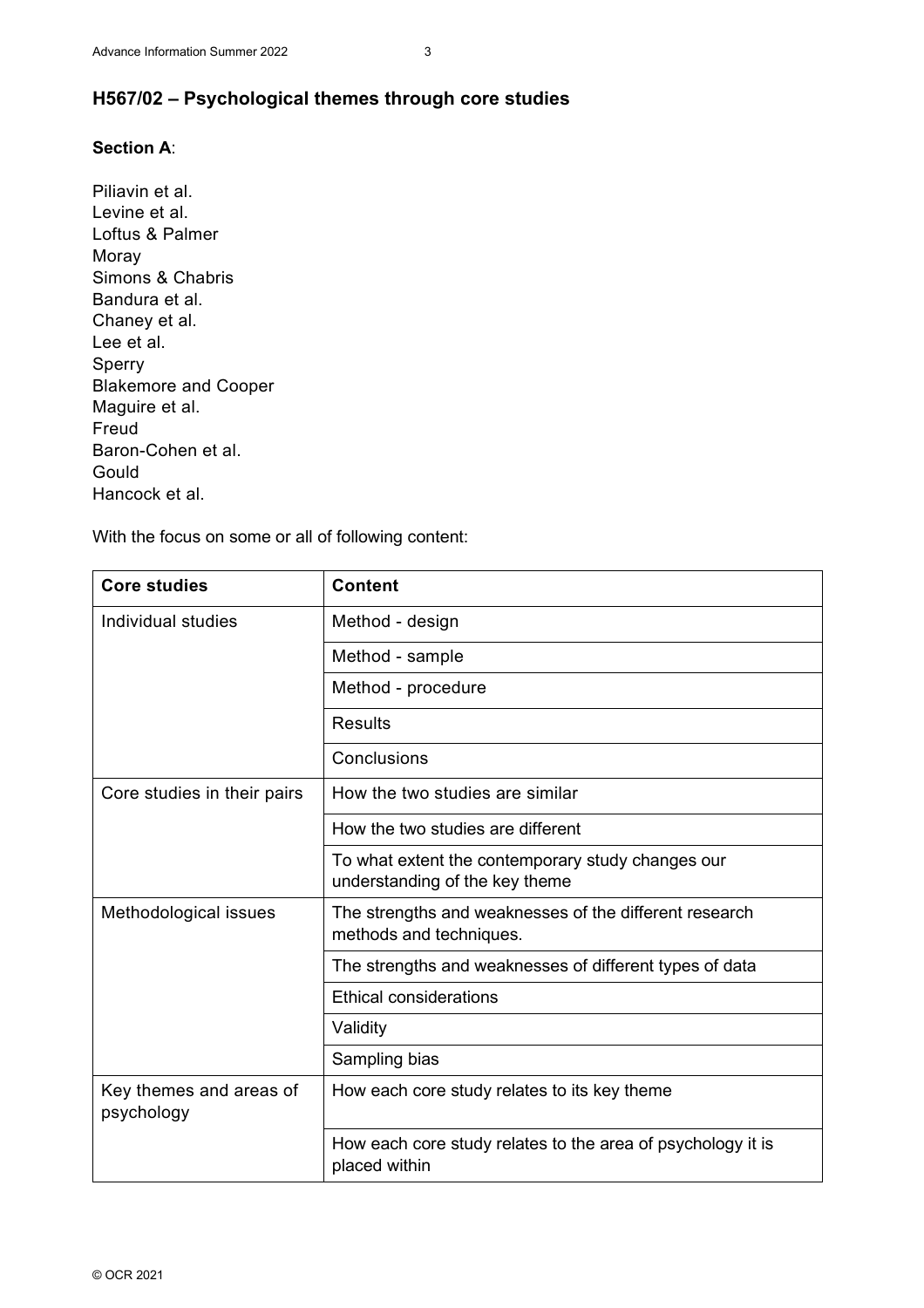| Areas, perspectives and debates                                                                                    | <b>Content</b>                                                                                                                                                                                                                                                                                       |
|--------------------------------------------------------------------------------------------------------------------|------------------------------------------------------------------------------------------------------------------------------------------------------------------------------------------------------------------------------------------------------------------------------------------------------|
| Social<br>Cognitive<br>Developmental                                                                               | Defining principles and concepts of each area<br>Research to illustrate each area<br>Strengths and weaknesses of each area<br>Applications of each area<br>How each area is different from and similar to other<br>areas                                                                             |
| Freewill/determinism<br>Reductionism/holism<br>Ethical considerations<br>Conducting socially sensitive<br>research | Defining principles and concepts of each debate<br>٠<br>Different positions within each debate<br>Research to illustrate different positions within each<br>debate<br>Applications of different positions within each<br>debate<br>How each debate is different from and similar to<br>other debates |

### **Section C:**

Candidates are advised that the unseen article will require links to be made with some or all of:

- social area
- cognitive area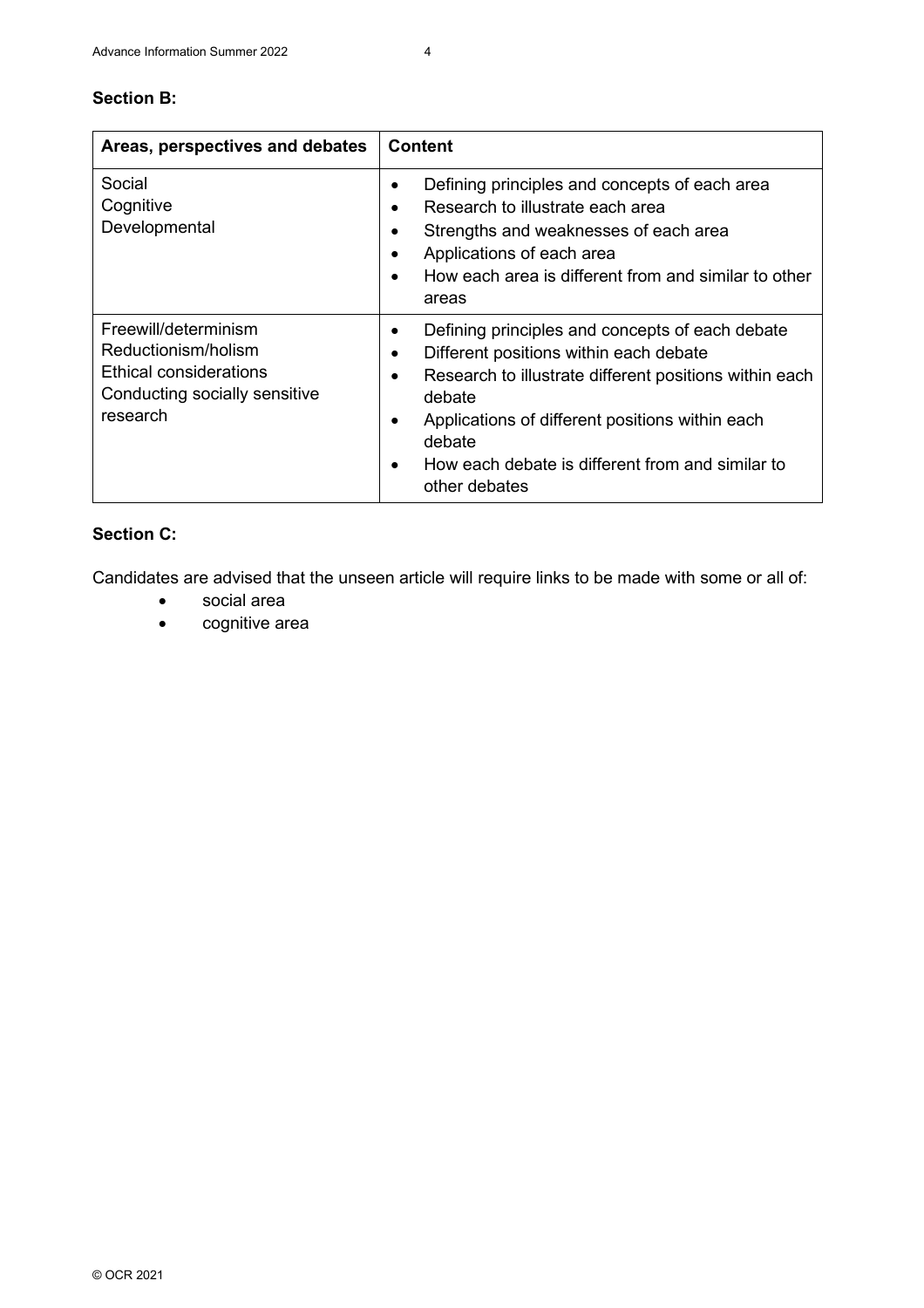### **H567/03 Applied Psychology**

### **Section A** or **Section B**:

| <b>Methodological issues and</b><br>debates | <b>Content</b>                                              |
|---------------------------------------------|-------------------------------------------------------------|
| Nature/nurture                              | Description of concepts, theories and studies specified by  |
| Reductionism/holism                         | the indicative content                                      |
| Individual/situational                      | Application of methodological issues and debates in         |
| explanations                                | psychology                                                  |
| Usefulness of research                      | Recognition of the contribution the key research has made   |
| Conducting socially sensitive               | to the topic                                                |
| research                                    | Application of the background, key research and application |
| Ethnocentrism                               | to novel situations with which psychologists might be       |
| Sampling bias                               | concerned                                                   |

#### **Section A:**

The following will be the main focus of Section A:

- the historical context of mental health
- alternatives to the medical model the behaviourist and the cognitive explanation of mental illness

### **Section B: Applied options**

#### **Option 1 – Child psychology**

| <b>Background</b>                                                                                        | Key research                                                                                                   | <b>Application</b>                                                                                      |
|----------------------------------------------------------------------------------------------------------|----------------------------------------------------------------------------------------------------------------|---------------------------------------------------------------------------------------------------------|
| Brain development<br>and the impact of this<br>on risk taking<br>behaviour                               | Barkley-Levenson<br>and Galvan (2014)<br>Neural representation<br>of expected value in<br>the adolescent brain | At least one strategy<br>to reduce risk taking<br>behaviours using<br>knowledge of brain<br>development |
| The influence of<br>television advertising<br>on children and the<br>stereotyping in such<br>advertising | Johnson and Young<br>(2002)<br>Gendered voices in<br>children's advertising                                    | At least one strategy<br>to reduce impact of<br>advertising which is<br>aimed at children               |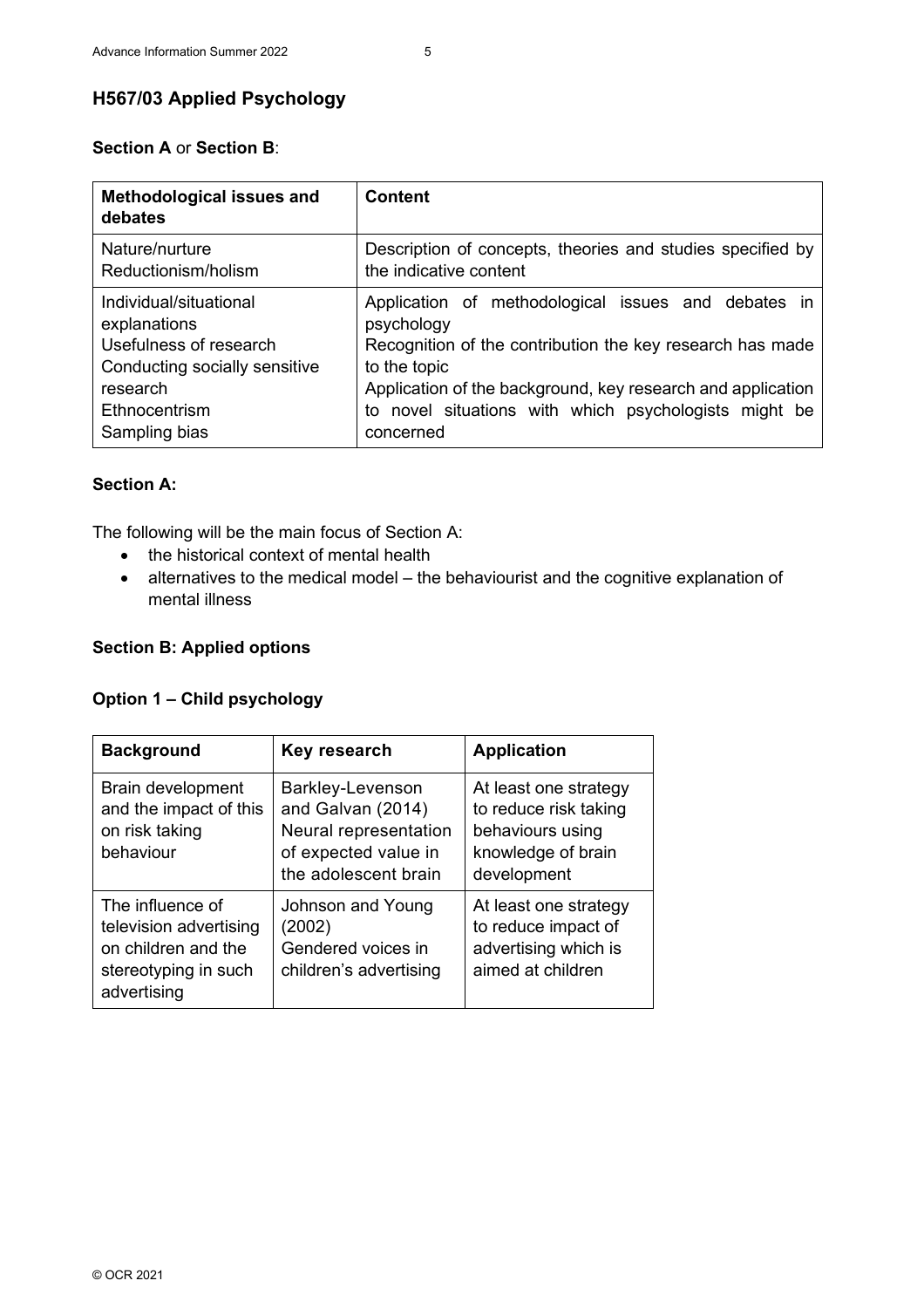| <b>Background</b>                                                                              | Key research                                                                                         | <b>Application</b>                                            |
|------------------------------------------------------------------------------------------------|------------------------------------------------------------------------------------------------------|---------------------------------------------------------------|
| How juries can be<br>persuaded by the<br>characteristics of<br>witnesses and<br>defendants     | Dixon et al. (2002) The<br>Role of Accent and<br><b>Context in Perceptions</b><br>of Guilt           | At least one strategy<br>to influence jury<br>decision making |
| How the features of<br>neighbourhoods and<br>a zero tolerance<br>policy can influence<br>crime | <b>Wilson and Kelling</b><br>(1982) The police and<br>neighbourhood safety:<br><b>Broken windows</b> | At least one strategy<br>for crime prevention                 |

### **Option 2 – Criminal psychology**

### **Option 3 – Environmental psychology**

| <b>Background</b>                                                                      | Key research                                                                                                                                                    | <b>Application</b>                                                                                 |
|----------------------------------------------------------------------------------------|-----------------------------------------------------------------------------------------------------------------------------------------------------------------|----------------------------------------------------------------------------------------------------|
| <b>Biological rhythms</b><br>and the impact of<br>their disruption on<br>our behaviour | Czeisler et al. (1982)<br>Rotating shift work<br>schedules that disrupt<br>sleep are improved by<br>applying circadian<br>principles                            | At least one strategy<br>for reducing effects of<br>jet lag or shift work                          |
| Territory and<br>personal space in<br>the workplace                                    | Wells (2000)<br>Office clutter or<br>meaningful personal<br>displays: The role of<br>office personalization<br>in employee and<br>organisational well-<br>being | At least one office<br>design strategy based<br>on research into<br>territory or personal<br>space |

### **Option 4 – Sport and Exercise psychology**

| <b>Background</b>                                                               | Key research                                                                                            | <b>Application</b>                                                                              |
|---------------------------------------------------------------------------------|---------------------------------------------------------------------------------------------------------|-------------------------------------------------------------------------------------------------|
| Optimising arousal,<br>controlling anxiety<br>and measuring<br>anxiety in sport | Fazey and Hardy<br>(1988) The inverted-U<br>hypothesis: A<br>catastrophe for sport<br>psychology        | At least one technique<br>for managing arousal<br>and anxiety in sport                          |
| Personality, its<br>measurement and its<br>relationship to sport                | Kroll and Crenshaw<br>(1970) Multivariate<br>personality profile<br>analysis of four athletic<br>groups | At least one strategy<br>for using knowledge of<br>personality to improve<br>sports performance |

### **END OF ADVANCE INFORMATION**